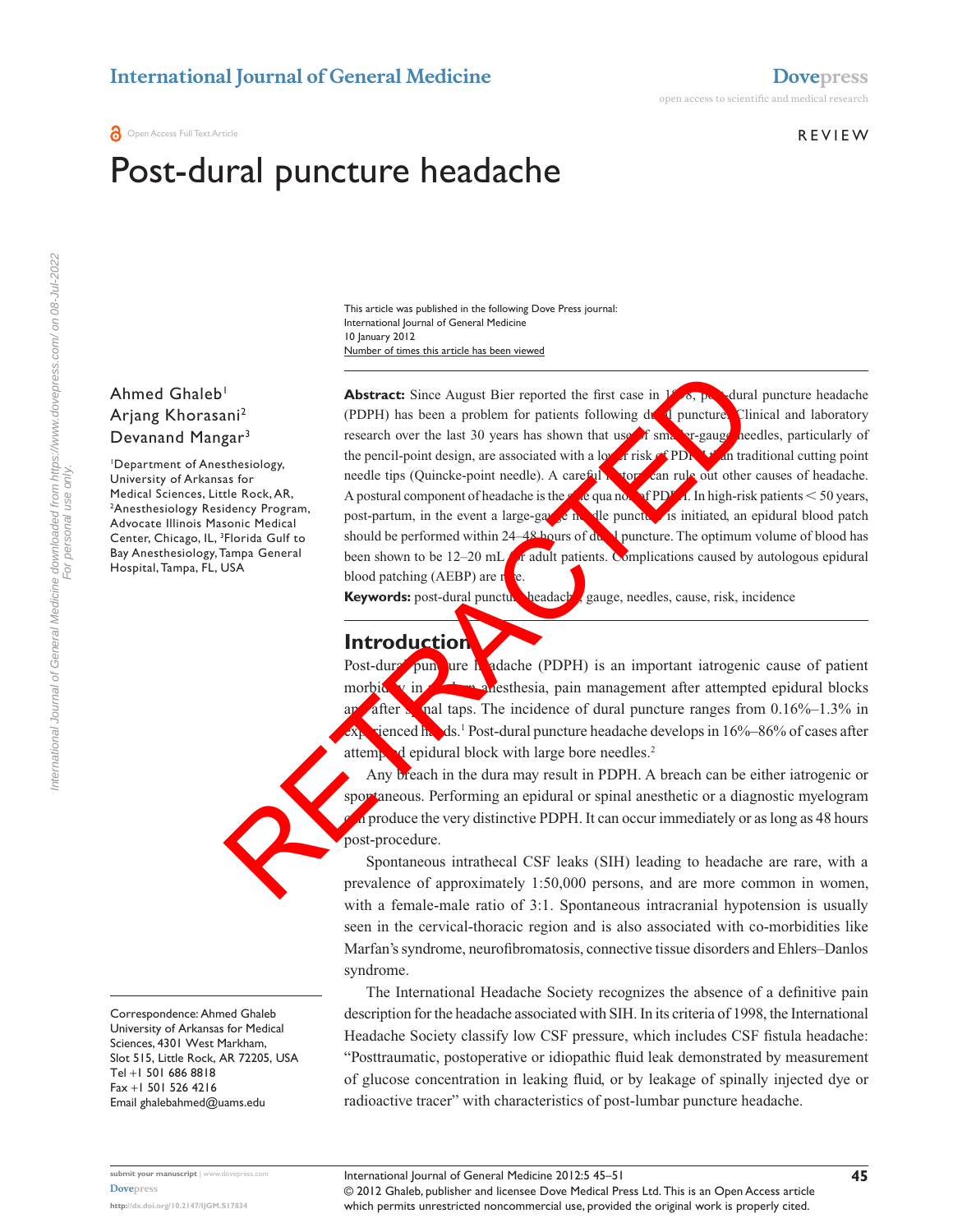According to the International Headache Society, the criteria for a low CSF pressure PDPH3,4 include a headache that develops less than 7 days after a spinal puncture, occurs or worsens less than 15 minutes after assuming the upright position and improves after less than 30 minutes in the recumbent position. The headache should disappear within 14 days after a spinal puncture; if it persists it is called a CSF fistula headache.

# **History**

The history of spinal anesthesia can be traced back to the late 1800s when Wynter and Quincke aspirated cerebrospinal fluid from patients with tuberculous meningitis in an attempt to lower intracranial pressure.<sup>5</sup> August Bier performed spinals on himself and eight other subjects using 10–15 mg of cocaine. Four of the nine people, including Professor Bier, developed PDPH.<sup>6</sup>

# **Anatomy and pathophysiology**

Anatomically, the spinal dura mater extends from the foramen magnum to the second segment of the sacrum. It consists of a dense connective tissue matrix of collagen and elastic fibers. The average adult produces about 500 mL of CSF per day, or 21 mL per hour (0.3 mL/kg/hr), with 90% coming from the choroid plexus, and  $10\%$  from the brain substance itself. A total of about 150 mL of CSF circulates at any one time and is absorbed by the arachnoid  $\mathbf{v}_1$ . The cause of PDPH is not entirely certain. The  $\frac{b}{c}$  explanation is that low CSF pressure results from CSF leak a through a dural or arachnoid tear; a leakage the receds that rate of CSF production.<sup>4</sup> As little as  $10\%$  loss of **F** volume can cause an orthostatic headache.  $\mathbf{F}$  ere are two base theoretical mechanisms to explain PDF. One is reflex vasodilatation of the meningeal vessels due to the lowered CSF pressure. The other is traction of the pain-sensitive intracranial structures in the upright  $\frac{1}{2}$  sition. Traction on the upper cervical nerves including C1,  $C_2$ , and C3, causes pain in the neck and shoulders. Traction on the **h**th cranial nerve causes a frontal headache. Traction on the sixth cranial nerve causes visual symptoms. Pain in the occipital region is due to the traction of the ninth and tenth cranial nerves. and pressure.<sup>5</sup> August Bier performed spin PDFH with the 25-gauge Whitacre (noted ight other subjects using 10–15 mg of is less than with the 27-gave Whitacre (noted ight other subjects using 10–15 mg of issues than with

# **Needle size and incidence of PDPH**

The incidence of PDPH is directly related to the needle diameter that pierces the dura mater.<sup>7</sup>

Diagnostic lumbar puncture (LP) requires 22-gauge needles to facilitate measurement of opening pressure and withdrawal of CSF over a reasonably brief time period.

With needles smaller than size 22-gauge, collection of 2 mL of CSF may take 6 minutes or longer and measurement of CSF pressure may be less accurate.<sup>8</sup> An addendum to the American Academy of Neurology (AAN) practice guidelines advocated the use of 22-gauge needles, but reported a case series where 25-gauge needles were used successfully.<sup>9</sup>

Although smaller diameter needle punctures used for subarachnoid block decrease the risk of PDPH, these needles are technically difficult to use and are associated with a lower success rate in spinal anesthesia,<sup>10</sup> especially in inexperienced hands. This is due to failure to recognize dural puncture secondary to slow flow through a small needle, leading to multiple and repeated puncture attempts. The incidence of PDPH with the 25-gauge Whitacre (non-cutting) needle is less than with the 27-gauge Quincke (cutting) needle.<sup>7</sup> Morbidity associated with **lumbar puncture can be decreased** by the proper selection of an appropriate needle gauge and needle tip configuration.<sup>12</sup>,<sup>2</sup>

## **Direction of bev**

Spinal needles are designed as cutting bevels, as in the  $Qv^2$  can be type, or pencil point, as in the Whitacre-type inal needle. Dural fibers were once believed to run **logitudinal**  $\mathbf{z}$ <sup>13</sup> however microscopic dissection of the dura mater from cadavers revealed that dural fibers do not run investigative or in a parallel fashion. The dura is a laminated structure built up from well-defined layers oriented concentrically around the medulla spinalis.14 Orienting the bevel of a cutting needle probably needs further consideration before making absolute, blanket statements regarding the etiology of dural puncture leaks. The use of a paramedian approach to the subarachnoid space has been suggested as a means of reducing PDPH particularly when using cutting needles.<sup>15</sup>

Electron microscopy has shown that pencil point needles are more traumatic to the dura than the cut bevel needles. It is postulated that a pencil point needle produces an irregular tear in the dura and the subsequent inflammatory reaction reduces CSF leakage more effectively than the clean U-shaped puncture seen with a cutting-bevel needle, which decreases the risk of PDPH.16

# **Dura mater and response to trauma**

After perforation of the dura there will be leakage of CSF. In neurosurgical experience even minor perforations need to be closed, either directly or through the application of synthetic or biological dural graft material. Failure to close the dural perforation may lead to adhesions, continuing CSF

**46**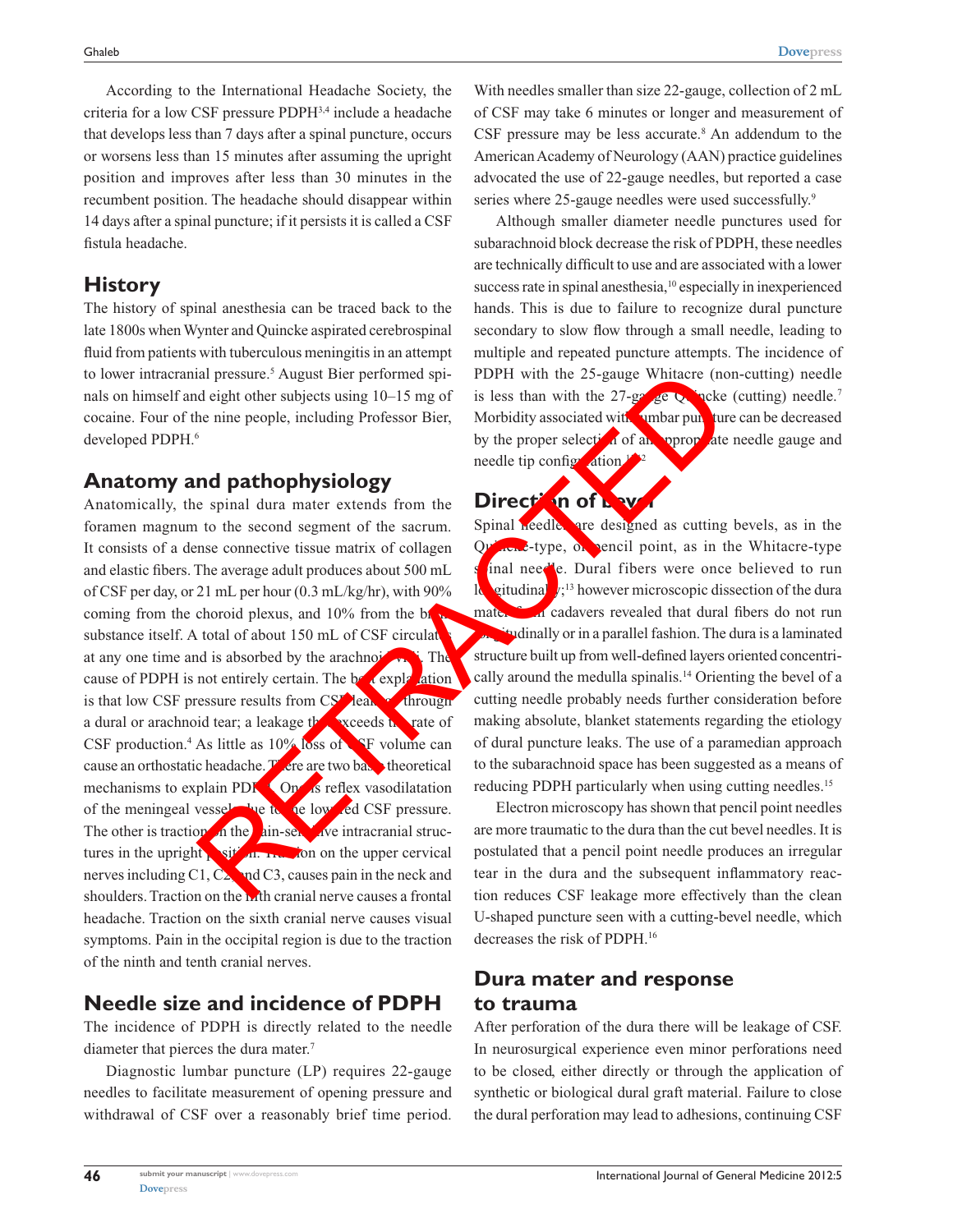Post-dural puncture headache

leak, and the risk of infection. It was thought that the closure was facilitated through fibroblastic proliferation from the cut edge of the dura. Work published in 195917 dismissed the notion that the fibroblastic proliferation arose from the cut edge of the dura. This study maintained that the dural repair was facilitated by fibroblastic proliferation from surrounding tissue and blood clots. The study also noted that dural repair was promoted by damage to the pia arachnoid, the underlying brain and the presence of blood clots. It is therefore possible that a spinal needle carefully placed in the subarachnoid space does not promote dural healing, as trauma to adjacent tissue is minimal. Indeed, the observation that blood promotes dural healing agrees with Gormley's original observation that bloody taps were less likely to lead to a post-dural puncture headache as a consequence of a persistent CSF leak.<sup>18</sup>

## **Symptoms**

PDPH typically manifests as a postural, frontal, frontotemporal, or occipital headache, worsened by ambulation and improved by assuming the decubitus position, occurring within 48 hours after dural puncture. The accompanying symptoms are usually nausea, vomiting and neck stiffness.<sup>1,19</sup> Atypical symptoms after accidental dural puncture have been infrequently described.

Other nonspecific symptoms may occur such as  $n$ sea, vomiting, ocular complaints such as photophob and diplopia, and auditory complaints like  $t_{\text{max}}$  and hyperacusis. The first case of diplopia after  $\alpha$  and pulcture was reported by Quincke more than 100 years ago.<sup>19</sup> Diplopian or extraocular muscle paralysis ( $EOMF$ ) after dural puncture has been reported occasionally, **primarily** the neurology and ophthalmology literature. **Because there seems** to be a window period before diplopia manifests after dural puncture, the patient and physician may not aways believe that the symptom is see  $\frac{1}{4}$  dary to dural puncture, particularly when it occurs after resolution of PDPH. Diplopia usually occurs  $4-10$  days after a puncture but can manifest as late as 3 weeks. Full recovery can generally be expected in 2 weeks to 8 months, although permanent cases have rarely been reported.<sup>20</sup> Example the continue of the public of the properties of the properties of the durated content and the specified term and the specified term in the durated content of the durated content and the specified term in the decel

# **Factors influencing incidence**

Women, particularly during pregnancy and especially after vaginal delivery, are considered at increased risk for PDPH. The incidence of PDPH is highest between 18 and 30 years of age and declines in children younger than 13 years and adults older than 60 years. The incidence is greater in patients with lower body mass index.<sup>2</sup> Women who are obese or morbidly obese may actually have a decreased incidence of PDPH. The decreased incidence is due to the increase in intra-abdominal pressure which may act as an abdominal binder helping to seal the defect in the dura and decreasing the loss of CSF. Younger women may be at a greater risk because of increased dural fiber elasticity that maintains a patent dural defect compared to a less elastic dura in older patients.4 Patients with a headache before lumbar puncture and a prior history of PDPH are also at increased risk. There is no known relationship between the diagnosis of migraine headaches and increased incidence of PDPH after regional anesthesia.21 There may be some correlation between a history of motion sickness and PDPH. Another important factor is the experience of the person doing the procedure leading to the puncture of the dura. Continuous spinal infusion reduced the incidence of PDPH when compared to single shot spinal, at least according to  $\lambda$  de study.<sup>22</sup>

# **Differential diagnosis**

A comprehensive history and physical exam must be carried out before making the diagnosis of PDPH. Spinal abscess, spinal hematoma, spinc or aseptic meningitis, intracranial ass lesion cerebral aneurysm, cerebral edema, myofascial steroids, transient neurologic syndrome or related symptoms, unspecific post-dural puncture lumbalgia, neural toxicity of the drugs, and anterior spinal artery syndrome, post-partum cerebral angiopathy and cerebral thrombophlebitis should all be ruled out.10,23,24 Additional tests such as a cerebral CT scan, or magnetic resonance imaging could be performed in cases with atypical post-dural puncture symptoms, to exclude the possibility of developing serious complications.25

Few cases of atypical post-dural puncture symptoms have been reported in the literature. Lybecker et al cited interscapular pain as a "related musculoskeletal symptom," however; no instances of upper back pain are cited among the 75 cases of PDPH reported by the authors.<sup>19</sup> McGrady and Freshwater reported a case of posterior neck pain without headache after spinal anesthesia.<sup>26</sup> Schabel et al reported a case of arm pain with dysesthesia after an unintended dural puncture, and explained it as irritation of the C5 and C6 nerve roots caused by central traction.<sup>24</sup>

# **Treatment**

## Conservative/symptomatic therapy

The treating clinician must provide emotional support and reassurance to patients with PDPH. Bed rest has been advocated in cases of dural puncture by some clinicians.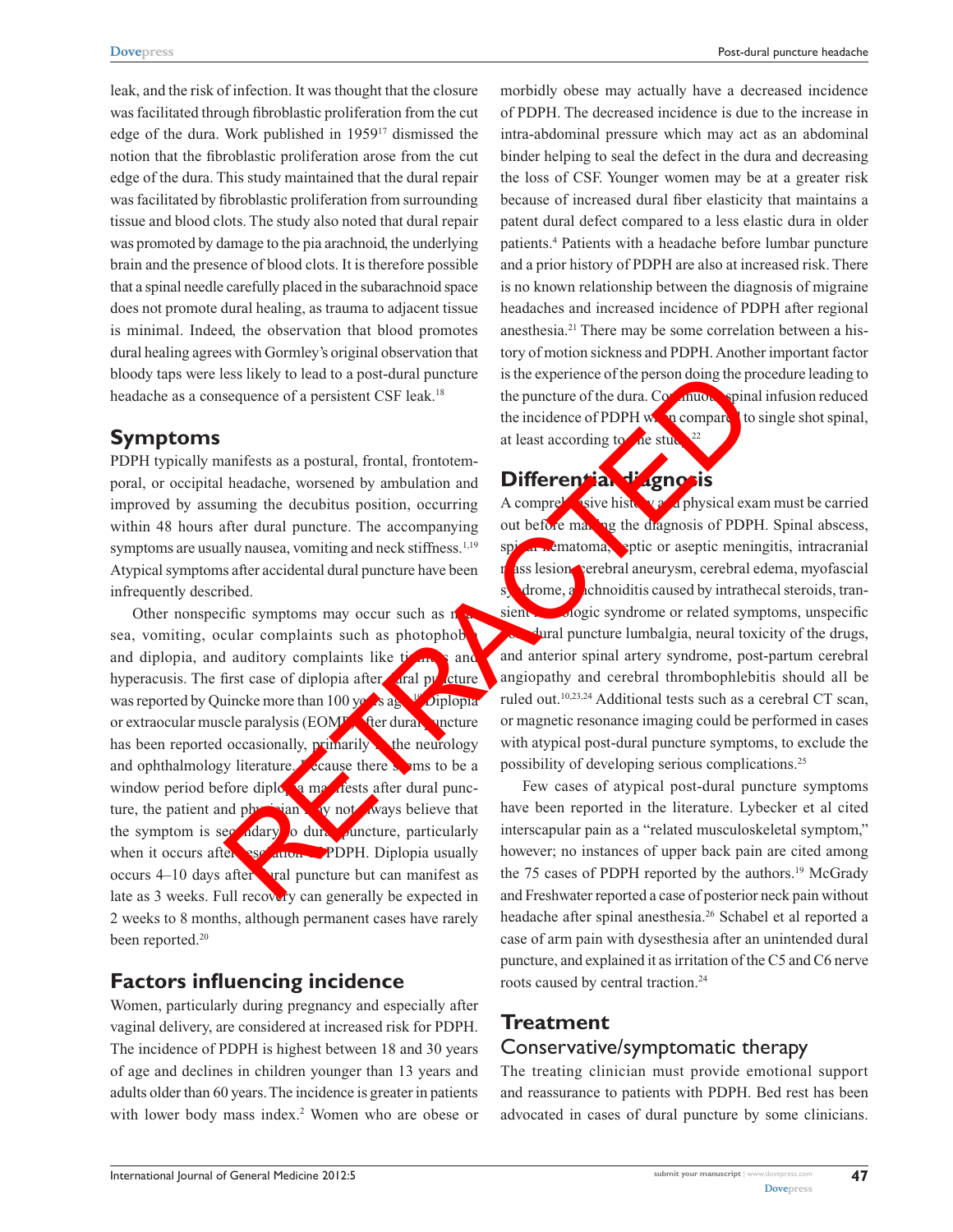**[Dovepress](www.dovepress.com)**

However, a recent meta-analysis failed to show that bed rest after dural puncture was better than immediate mobilization in reducing the incidence of PDPH.27 Bed rest can be associated with a higher incidence of PDPH in particular patient groups.28 Bed rest may postpone the occurrence of the headache but does not prevent it.

## Pharmacotherapy

#### Oral and intravenous medications

Oral hydration remains a popular therapy for PDPH, but there is no evidence that vigorous hydration has any therapeutic benefit, or that it encourages an increased production of cerebrospinal fluid. However, no patient with PDPH should be allowed to become dehydrated.

The efficacy of oral caffeine for the treatment of PDPH was evaluated in 40 postpartum patients.<sup>29</sup> A single oral dose was demonstrated to be safe, effective and should be considered in the early treatment of mild PDPH. Caffeine sodium benzoate, as an intravenous bolus or an infusion can be used to treat PDPH. Caffeine was 75% to 80% effective in the initial treatment of PDPH; however, follow-up 48 hours later revealed that all patients had a return of their headache.<sup>30</sup>

Cosyntropin, a synthetic form of adrenocorticotropic hormone, has been used in the treatment of refractory PDPH. Adrenocorticotropic hormone is believed to w by stimulating the adrenal gland to increase CSF production and  $\beta$ -endorphin output. Caution should be used in patients with diabetes.<sup>31</sup>

The serotonin type 1-d receptor agonist sumatriptan is effective in the treatment of PDPH,  $\mathbf{v}$  complete resolution of symptoms.<sup>32,33</sup> The drug is expensive, and side effects include pain at the site of injection and chest tightness. Caution must be used in treating patients with ischemic heart disease using sumatripta $\sim$ <sup>32,33</sup> Controlled to the trials are needed to further evaluate the  $\chi$  of  $\chi$  matriptan for PDPH.

A trend away from conservative management to the use of the blood patch has  $a_k$  eared in recent years. This is based on the relative ineffectiveness of the conservative treatment. For example, over 80% of postpartum patients who are conservatively treated will still have a headache after 1 week.

#### Epidural injections

**[Dovepress](www.dovepress.com)** 

The autologous epidural blood patch (AEBP) has become the 'gold standard' in the treatment of PDPH. As there is some risk of infection when injecting blood into the epidural space, we will discuss the efficacy of some other aqueous agents that have been injected into the epidural space to treat PDPH. Prior to considering the use of epidural injections of blood or other substances to relieve the symptoms of PDPH, there needs to be a clearly negative history of sepsis and coagulopathy. HIV infection is not considered to be a contraindication to AEBP.

Dextran and 0.9% NaCl (saline) injections into the epidural space transiently increase pressure in the epidural space, which subsequently decreases the leakage of CSF and restores subarachnoid pressure.34–36 Not only is the success rate moderate, but also anaphylaxis has been reported following the use of dextran for this purpose.35 Epidural patching with non-blood substances, eg, saline or colloid, are ineffective for prolonged relief,<sup>37</sup> although other substances such as fibrin glue have been used.38 The utility of epidural morphine was investigated in one RCT.<sup>39,40,41</sup> Epidural morphine 3 mg was given after the end of  $\alpha$  sthesiand another 3 mg was given on the following  $\alpha$  This reduced the incidence of PDPH from 48% ( $\frac{1}{25}$ ) to 12% ( $\frac{2}{5}$ ), which translates to a statistically  $\epsilon$  in fict that in the relative risk of 0.25 (0.08–0.78). The was negotiatory depression, but nausea was numerically more frequent in the morphine group  $(44\% \text{ versus } 1\% , P = 0.06).$ 

### utologous epidural blood patch (AEBP)

 $T_{\rm A}$  AEBP was first described by Gormley in 1960 for use in PDP<sub>H, and</sub> was later popularized by DiGiovanni et al.<sup>38,42</sup> The as sted mechanism of action of AEBP is tamponade of the dural leakage while simultaneously raising the subarachnoid pressure. Elevation of subarachnoid and epidural pressures remains for only about 20 minutes.<sup>42</sup> MRI evidence confirms a mass effect after injection of epidural blood, with gradual resolution over about 7 hours. Unlike saline, dextran or other fluids, blood is not removed quickly from the epidural space, <sup>43</sup> and it potentially exerts a tamponade effect for much longer periods of time. The autologous blood is thought to form a fibrin clot over the dural rent, allowing CSF volume and hence pressure to normalize as new CSF is generated.44 one dehydrated.<br>
was investigated in one RCT.<sup>95,464</sup> Epidum<br>
To postpartum patients.<sup>29</sup> A single oral dose given on the following CThis red<br>
to be safe, effective and should be considered in the end of some consideratio

Abouleish et al, summarized 524 cases of AEBP reported by eleven centers.45 Persistent symptomatic relief of PDPH following epidural blood patch was  $>95\%$ , particularly when using volumes of blood  $>15$  mL. In this review, using volumes of blood greater than 20 mL offered no advantages, as it is known that 20 mL spreads about 9–10 spinal segments when administered to patients in the sitting position.<sup>12</sup>

Some studies have demonstrated lower success rates, with only 61%–75% of patients demonstrating sustained benefit. These lower success rates may reflect dural puncture occurring with large-bore epidural needles versus smaller-gauge spinal needles.<sup>44,46,47</sup> In obstetrical studies, the success rate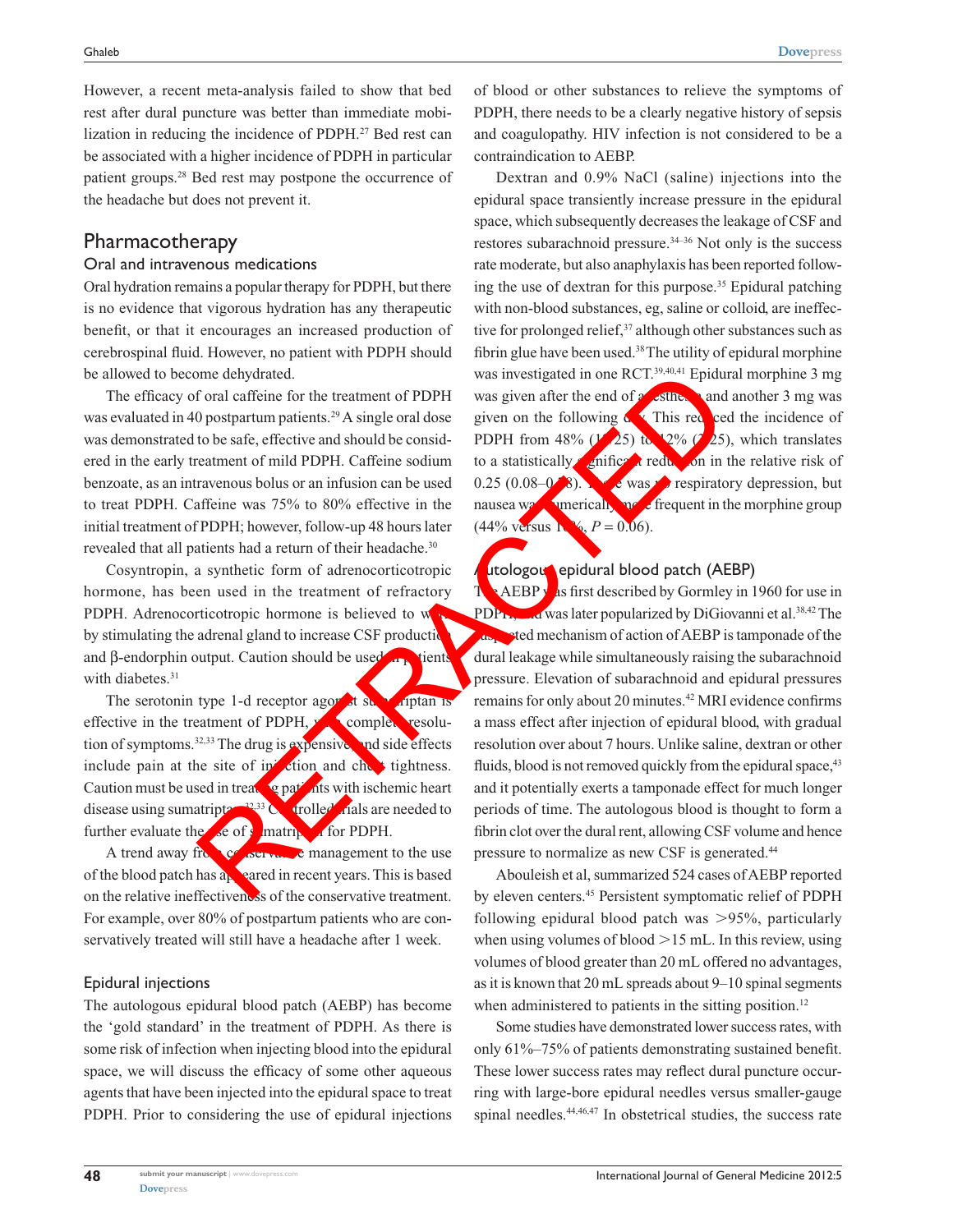of epidural blood patching for PDPH is lower because the dural hole made by 18 gauge Tuohy needles results in a large leakage of CSF, necessitating a second blood patch in as many as 29% of patients.34,47

#### The technique of AEBP

The procedure is performed only after a careful history to exclude other causes of headache. While some authors have recommended the administration of prophylactic antibiotics for the procedure, they are generally not used. Rarely, if fluoroscopy is being utilized, the prone position may be selected. The preferred interspace for injection is the one below the previous injection site, because blood preferentially rises cephalad following its injection into the lumbar epidural space.<sup>43,48</sup> Usually, at least 20 mL of blood are aseptically withdrawn. In children, 0.2–0.3 mL/kg of blood is needed. Phlebotomy should be attempted after first identifying the epidural space to avoid clotting. The blood is carefully, and aseptically, transferred to the anesthesiologist, who injects it slowly through the epidural needle until one of the following endpoints occurs: (a) complaint of back pain, neck pain or radicular pain in the leg or worsening headache during the performance of the epidural injection, or (b) once at least 20 mL have been successfully injected without complaint by the patient. The patient is advised to avoid straining, bend or heavy lifting for 2–3 days to allow the dural hole to heal.

In regard to the optimum volume of autologous blood to be injected epidurally, Taivainen et al found the using  $\lambda$  mL standard in all patients was equivalent to  $\frac{1}{2}$ –15  $\frac{1}{2}$  variably administered based upon height.<sup>46</sup> Others have a vocated more generous volumes. Crawford found of 20 mL was associated with 96% success: versus 70% success using  $6-15$  mL.<sup>51</sup> The ideal time to perform an epidural blood patch is within 24 hours  $\epsilon$  and  $\epsilon$ <sup>50</sup> Treatment failure after blood patching may reflect continued transdural leak;<sup>51</sup> in this case, the blood patch should be repeated while keeping the patient flat for 24 hours afterwards to reduce the flow of CSF through the dural rent.

Complications following AEBP include the following: backache (35%), neck pain (0.9%), and transient temperature elevations (5%) lasting 24–48 hours. Bleeding, infection, repeat dural puncture, and arachnoiditis from blood injected into the subarachnoid space have been reported. There have been at least two cases of facial nerve paralysis reported following autologous blood patch, both of which resolved spontaneously. Lowe and McCullough suggested that the etiology is ischemia of the 7th nerve resulting from decreased blood supply after an increase in intracranial pressure due

to the injection of blood in the epidural space.<sup>52</sup> There has also been at least one case of intractable dizziness, vertigo, tinnitus and ataxia.<sup>53,54</sup> Blood patching has occasionally been associated with vasovagal syncope.<sup>55</sup>

#### Prophylactic blood patch

Some have suggested that blood patching be performed as a prophylactic measure (ie, prior to the development of a headache) in cases of unintended dural puncture occurring after the insertion of 17–18 gauge epidural needle into the subarachnoid space, particularly when there has been loss of considerable quantities of CSF. To date, there have been no large, prospective studies to advocate this practice, although some anesthesia practitioners still use it. Existing studies regarding prophylactic epid all be ad patch are limited by small patient numbers.<sup>56,  $\bigwedge$ </sup>lso, there have been limitations suggested by the small volumes of  $\lambda$  bod injected in some reviews.<sup>58</sup> If one chooses to perform prophylactic AEBP, some caveats are in der; or should avoid prophylactic AEBP immediately following local anesthetic (LA) epidural top-off dose administration, because the resultant high epidural pressure has sulted in at least one case of total spinal  $\int \text{pck.}^{59} \text{Als}$  the presence of LA in the epidural space may the orientally interfere with subsequent blood clot formation.<sup>60</sup> Some strongly advocated for prophylactic blood patch, **Particularly if an epidural catheter is in place, they argue that** it avoids the need for another epidural puncture, even though strong clinical evidence is lacking.<sup>37,61,62</sup> wing its injection into the lumbar epidural<br>
a come anesthesia practitioners still use in<br>
tartera, 0.2–0.3 mL/kg of blood is needed. small partient rumbers.<br>
Also, then a<br>
dren at least 20 mL/kg of blood is carefully, an

#### Prognosis

Since PDPH is usually a self-limited condition, the prognosis is not significantly affected by treatment. The majority of headaches resolve within a week with conservative management (rest, hydration, symptomatic treatment).<sup>63</sup> In an older study, 53% of headaches resolve in 4 days, 72% in 7 days, and 85% within 6 weeks.<sup>63</sup> In a small minority of cases symptoms may persist for weeks, months, or even years.<sup>64</sup> Rarely, the headache can become chronic with the longest reported headache after LP lasting 5 years.<sup>47,48,50,51</sup> As PDPH begins to improve, headache severity decreases, patient mobility increases, and it takes longer for headache following postural changes to develop.52 It is unclear if patients with chronic headache or pain disorders experience more severe and/or prolonged PDPH.

# **Conclusion**

Although not life-threatening, PDPH carries substantial morbidity by restricting activities of daily life. Current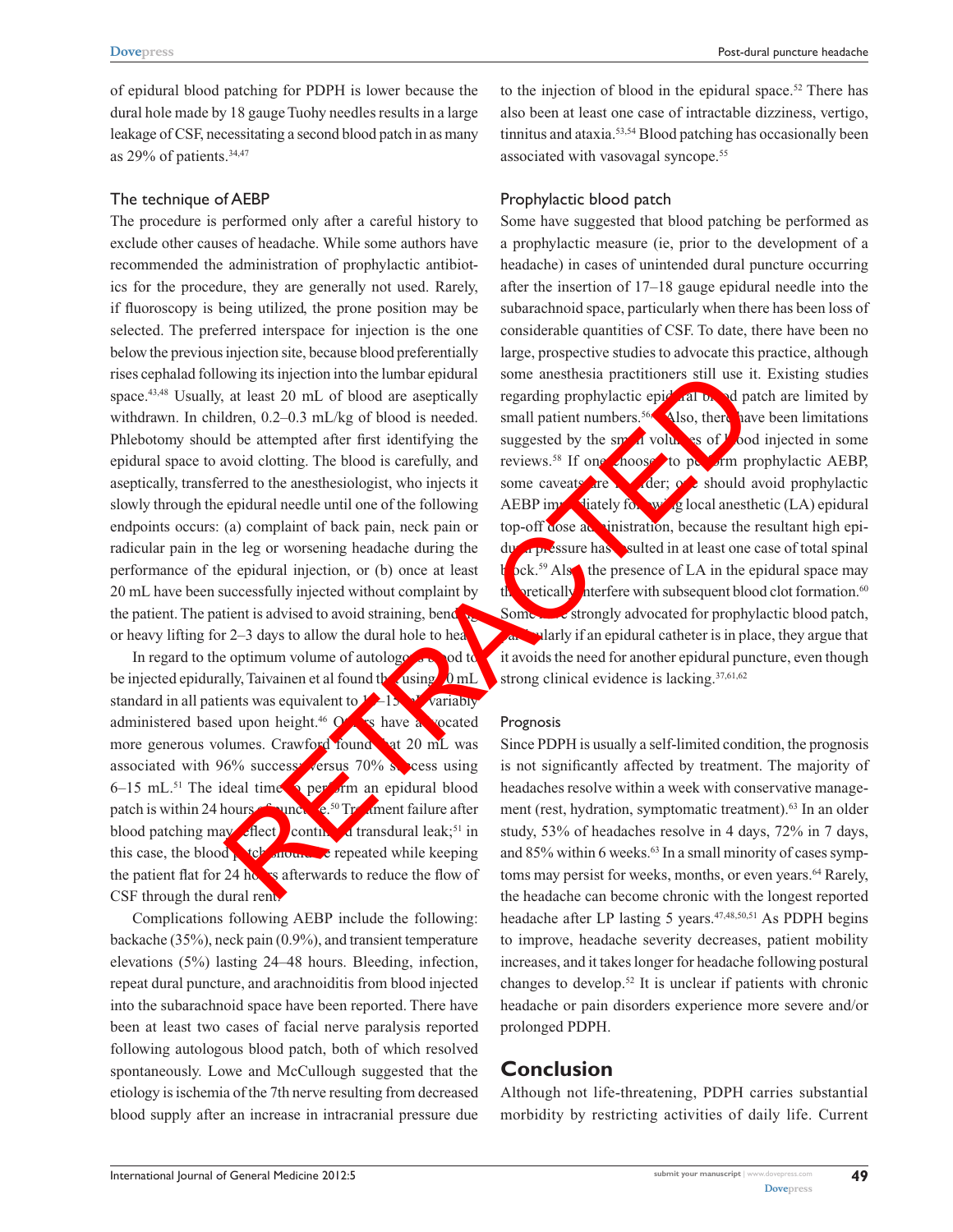noninvasive treatments, including bed rest, fluids, analgesics, caffeine, and sumatriptan, only temporize the discomfort.<sup>33</sup> Epidural blood patch remains the invasive treatment of choice, with approximately 70% prolonged success after initial injection.<sup>65</sup> The benefit of prophylactic blood patching is not so clear but deserves consideration in those most at risk from a headache, such as the parturient, and after accidental dural perforation with a Tuohy needle. Surgical closure of the dural tear remains an option of last resort.

## **Disclosure**

The author reports no conflict of interest in this work.

## **References**

- 1. Reynolds F. Dural puncture and headache. *BMJ*. 1993;306(6882): 874–876.
- 2. Liu S, Carpenter RL, Neal JM. Epidural anesthesia and analgesia. Their role in postoperative outcome. *Anesthesiology*. 1995;82(6): 1474–1506.
- 3. Diaz JH. Epidemiology and outcome of postural headache management in spontaneous intracranial hypotension. *Reg Anesth Pain Med*. 2001;26(6):582–587.
- 4. Evans RW. Complications of lumbar puncture. *Neurol Clin*. 1998;16(1): 83–105.
- 5. Harrington BE. Post-dural puncture headache and the development of the epidural blood patch. *Reg Anesth Pain Med*. 2004;29(2): 136–163.
- 6. Turnbull DK, Shepherd DB. Post-dural puncture headache: Pathogenesis, prevention and treatment. *Br J Anaesth*. 2003;91(5):718–729.
- 7. Lambert DH, Hurley RJ, Hertwig L, Datta S. Role of needle gauge tip configuration in the production of lumbar puncture headache. *Reg configuration* in the production *Anesth*. 1997;22(1):66–72.
- 8. Strachan A, Train J. Lumbar puncture and headache. As rating cerebrospinal fluid speeds up procedure. *Br Med* **J**. 1998;31<sup>6</sup>**1136**): 1018–1019.
- 9. Armon C, Evans RW. Addendum to assessment: Prevention of postlumbar puncture headaches. Report of the  $T_{\text{eff}}$  eutics and Technology Assessment Subcommittee of the American Academy of Neurology. *Neurology*. 2005;65(4):510–512.
- 10. Horlocker TT. Complications of spinal and epidural anesthesia.<br>Anesthesial Clin North America (2000 (2):461–485. Anesthesiol Clin North America, 2000;
- 11. Vandam LD, Dripps RD. Long-term follow-up patients who received 10,098 spinal anesthetics; syndrome of decreased intracranial pressure (headache and **only a**uditory directives). *JAm Med Assoc*.  $1956:161(7)$ :586–5 11 puncture and headache, *BMJ*. 1993;30(6682)<br>
RL, Neal JM. Epidural anesthesia and analgesia.<br>
RL, Neal JM. Epidural anesthesia and analgesia.<br>
RL, Neal JM. Epidural anesthesia and analgesia.<br>
Redictions and diffuse pai
- 12. Gielen M. Post dural puncture headache: a review. *Reg Anesth*. 1989; 14(3):101–106.
- 13. Norris MC, Leighton BL, DeSimone CA. Needle bevel direction and headache after inadvertent dural puncture. *Anesthesiology*. 1989; 70(5):729–731.
- 14. Reina MA, Dittmann M, Lopez Garcia A, van Zundert A. New perspectives in the microscopic structure of human dura mater in the dorsolumbar region. *Reg Anesth*. 1997;22(2):161–166.
- 15. Ready LB, Cuplin S, Haschke RH, Nessly M. Spinal needle determinants of rate of transdural fluid leakage. *Anaesth Analg*. 1989; 69(4):457–460.
- 16. Reina MA, de Leon-Casasola OA, Lopez A, De Andres J, Martin S, Mora M. An in vitro study of dural lesions produced by 25-gauge Quincke and Whitacre needles evaluated by scanning electron microscopy. *Reg Anesth Pain Med*. 2000;25(4):393–402.
- 17. Keener EB. An experimental study of reactions of the dura mater to wounding and loss of substance. *J Neurosurg*. 1959;16(4):424–447.
- 18. Gormley JB. Treatment of post-spinal headache. *Anesthesiology*. 1960; 21:565–566.
- 19. Lybecker H, Djernes M, Schmidt JF. Post-dural puncture headache PDPH: onset, duration, severity, and associated symptoms. An analysis of 75 consecutive patients with PDPH. *Acta Anaesthesiol Scand*. 1995; 39(5):605–612.
- 20. Nishio I, Williams BA, Williams JP. Diplopia: a complication of dural puncture. *Anesthesiology*. 2004;100(1):158–164.
- 21. Bader AM. Neurologic and neuromuscular disease in the obstetric patient. *Anesthesiol Clin North America*. 1998;16:459–476.
- 22. Maurer K, Bonvini JM, Ekatodramis G, Serena S, Borgeat A. Continuous spinal anesthesia/analgesia vs single-shot spinal anesthesia with patient-controlled analgesia for elective hip arthroplasty. *Acta Anaesthesiol Scand*. 2003;47(7):878–883.
- 23. Abram SE. Treatment of lumbosacral radiculopathy with epidural steroids. *Anesthesiology*. 1999;91(6):1937–1941.
- 24. Errando CL. Transient neurologic syndrome, transient radicular irritation, or postspinal musculoskeletal symptoms: Are we describing the same "syndrome" in all patients? *Reg Anesth Pain Med*. 2001; 26(2):178–180.
- 25. Mokri B, Atkinson JLD, Dodick DW, et al. Syndrome of orthostatic headaches and diffuse pachymeningeal gadolinium enhancement. *Mayo Clin Proc.* 1997;72(5): 90-4
- 26. McGrady EM, Freshwater JV. Spinal headache with no headache. *Anaesthesia.* 19<sup>9</sup>, 46(9):7
- 27. Thoennissen J,  $\mathbf{H}$ , H, Lang W, Domanovits H, Laggner A, Müllner M. Does best after cervical or lumbar puncture prevent headacher **A** systematic review and meta-analysis. *CMAJ*. 2001;  $165(V)(131)$  316.
- 28. Fassoulaki A, Sanatopoulos C, Andreopoulou K. Is early mobilization associated with lower incidence of postspinal headache? A controlled trial in 69 urologic patients. *Anaesthesiol Reanim*. 1991;  $16(6):375 - 78.$
- 29. Nornberry EA, Thomas TA. Posture and post-spinal headache. A controlled trial in 80 obstetric patients. *Br J Anaesth*. 1988;60(2):  $S - 197.$
- 30. Camann WR, Murray RS, Mushlin PS, Lambert DH. Effects of oral caffeine on post-dural puncture headache: a double-blind, placebocontrolled trial. *Anesth Analg*. 1990;70(2):181–184.
- 31. Carter BL, Pasupuleti R. Use of intravenous cosyntropin in the treatment of post-dural puncture headache. *Anesthesiology*. 2000;92(1): 272–274.
- 32. Collier BB. Treatment for post dural puncture headache. *Br J Anaesth*. 1994;72(3):366–367.
- 33. Carp H, Singh PJ, Vadhera R, Jayaram A. Effects of the serotoninreceptor agonist sumatriptan on post-dural puncture headache: report of six cases. *Anesth Analg*. 1994;79(1):180–182.
- 34. Hodgson C, Roitberg-Henry A. The use of sumatriptan in the treatment of post-dural puncture headache. *Anaesthesia*. 1997;52(8):808.
- 35. Stride PC, Cooper PC. Dural taps revisited. A 20-year survey from Birmingham Maternity Hospital. *Anaesthesia*. 1993;48(3): 247–255.
- 36. Trivedi NS, Eddi D, Shevde K. Headache prevention following accidental dural puncture in obstetric patients. *J Clin Anesth*. 1993;5(1): 42–45.
- 37. Barrios-Alcaron J, Aldrete JA, Paragas-Tapia D. Relief of post-lumbar puncture headache with epidural dextran 40: a preliminary report. *Reg Anesth*. 1989;14(2):78–80.
- 38. DiGiovanni AJ, Dunbar BS. Epidural injections of autologous blood for postlumbar puncture headache. *Anesth Analg*. 1970;49(2):268–271.
- 39. Duffy PJ, Crosby ET. The epidural blood patch: Resolving the controversies. *Can J Anaesth*. 1999;46(9):878–886.
- 40. Al-Metwalli RR. Epidural morphine injections for prevention of post dural puncture headache. *Anaesthesia*. 2008;63(8):847–850.
- 41. Crul BJ, Gerritse BM, van Dongen RT, Schoonderwaldt HC. Epidural fibrin glue injection stops persistent post-dural puncture headache. *Anesthesiology*. 1999;91(2):576–577.

**50**